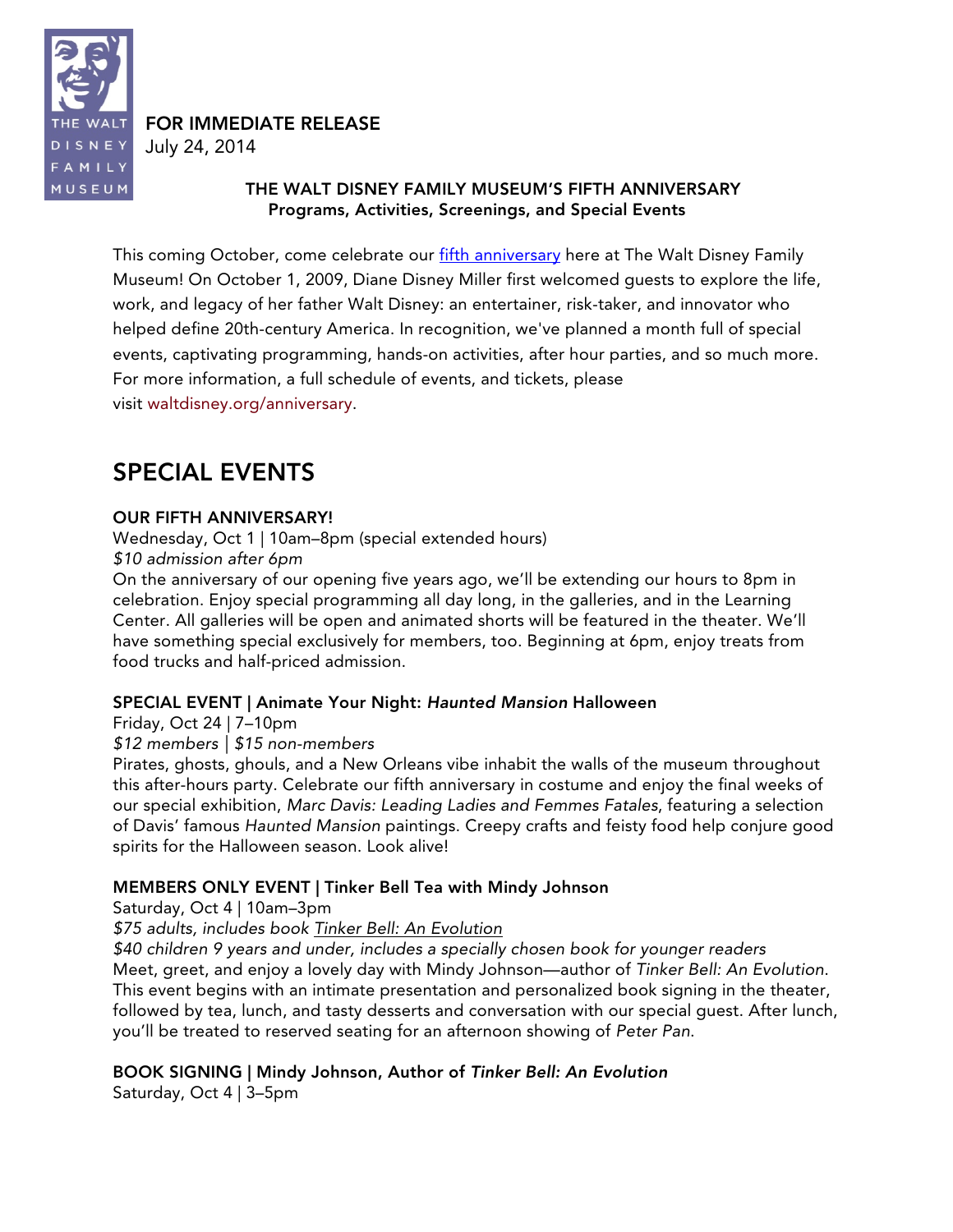*Books sold in the museum store. Signing is FREE and open to the public.*

Mindy Johnson will be available book signing in our Awards Lobby. Our very special guest has achieved success as an author, historian, educator, musician, songwriter, playwright and much more. She will be signing copies of her critically acclaimed book, *Tinker Bell: An Evolution* (produced in conjunction with Disney's Animation Research Library and Disney Editions), which was recently honored with a 2014 Family Choice Award.

#### MEMBERS ONLY EVENT | Anniversary Open House

Friday, Oct 10 | 6:30–10pm open house reception, 7pm presentation *\$35 open house reception only | \$45 open house reception & presentation* The museum opens its doors to members and their guests for a special evening celebration of our fifth anniversary. Enjoy the galleries after-hours, musical entertainment, food and drink, and an exclusive video retrospective of the making of the museum. Limited tickets are also available to join Disney historians and museum founding consultants Jeff Kurtti and Paula Sigman Lowery for a special presentation about the history of the museum and working with Diane Disney Miller to pull it all together, followed by a Q&A. Our Walt's Circle donors and Supporter and Friend members are welcome to enjoy dessert during a private meet and greet with Jeff and Paula in the Learning Center at 8:30pm. Presentation tickets are limited.

#### LEARNING CENTER OPEN HOUSE

Monday–Sunday, Oct 13–19 | 1–6pm

*FREE with special exhibition admission*

Join us in the Learning Center to celebrate the art and animation created here over the past five years and try your own hand at some of our favorite activities.

## **SCREENINGS**

a hungry crocodile.

#### FILMS OF THE MONTH

In celebration of our five years, enjoy a new screening in our theater every week in October.

#### *Peter Pan*

Oct 1–5 | 1:30 & 4pm Fly away to Never Land with Peter Pan, Tinker Bell, and friends for adventures with pirates and

# The Best of Mickey Mouse

Oct 6–12 | 1:30 & 4pm Enjoy a compilation of shorts featuring America's favorite mouse and ambassador of The Walt Disney Company.

#### Donald Duck and Friends

Oct 13–19 | 1:30 & 4pm This entertaining collection of shorts stars one Disney's most beloved cartoon characters and his partners in fun.

Hallowscreen! Oct 20–31 | 1:30 & 4pm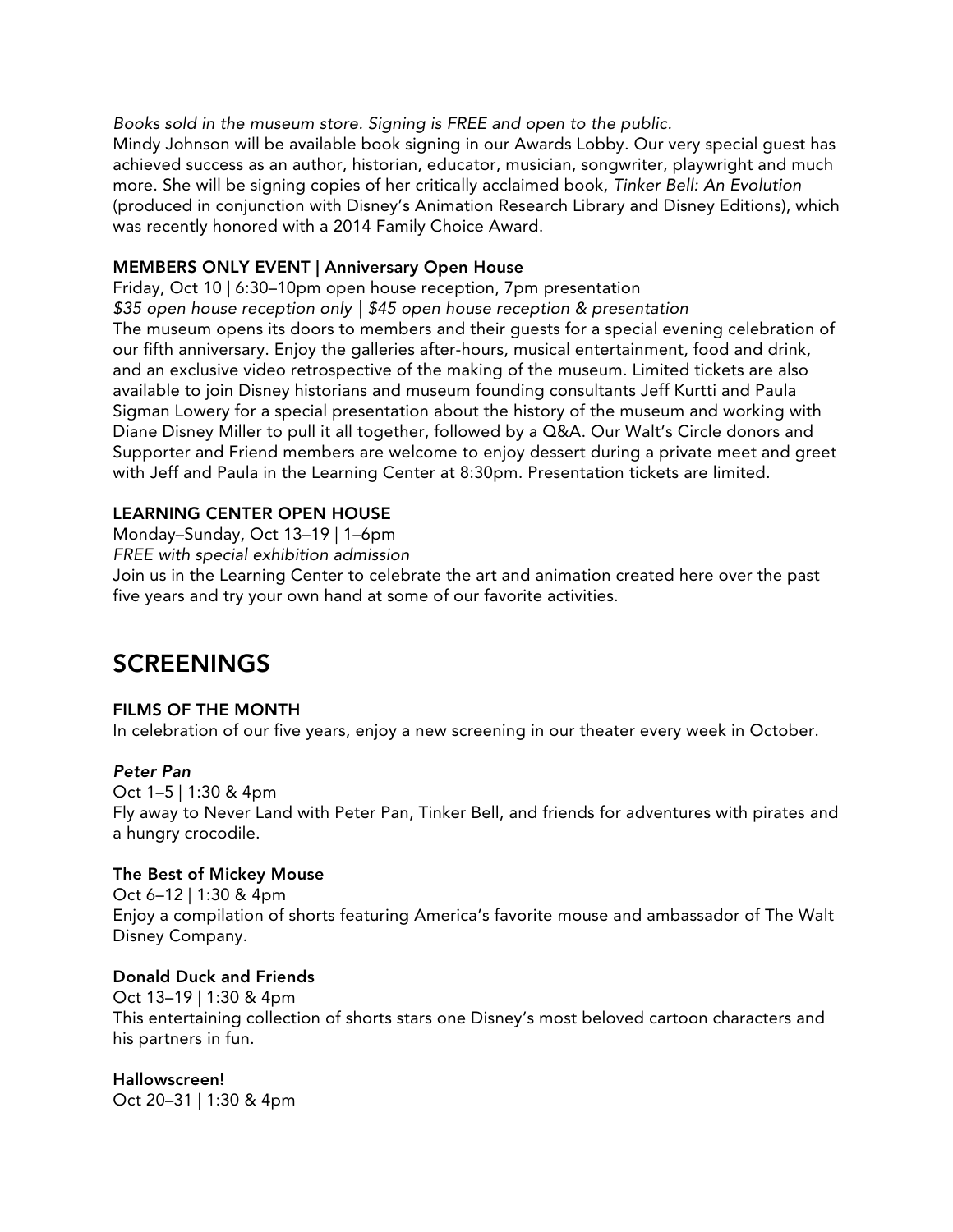A spoooooky line-up of hair-raising shorts featuring breakthrough animation techniques and some of Walt's most memorable characters.

## DISCUSSIONS

#### SPOTLIGHT TALKS | The History of The Walt Disney Family Museum

Wednesday - Sunday, Oct 1–5 | 11am, 1 & 3pm

*FREE with special exhibition admission*

Beginning October 1, 2009, visitors from around the world journeyed to the Presidio of San Francisco to experience the life story of Walt Disney in a new and inspiring way. On the occasion of our fifth anniversary, join our museum educators as they share the fascinating story of how the museum itself came to be.

#### TALK | The Walt Disney Family Museum: From Dream to Reality

Saturday, Oct 11 | 3pm

*\$18 members | \$20 non-members | \$15 youth (ages 17 & under)*

During the crucial period of project development for The Walt Disney Family Museum, authors and Disney historians Jeff Kurtti and Paula Sigman Lowery worked closely with museum founder Diane Disney Miller in determining the overall story and content for the museum's ten galleries. Join these two leading authorities for a talk about the creation of Walt's museum, their experiences with Diane, and the challenge to bring her dream to life.

# ADDITIONAL INFORMATION

*Walt's Circle, Supporter, and Friend level members receive exclusive, early access to purchase tickets for all anniversary events until the public on sale date of Monday, August 4 at 10am. To reserve your tickets today, call 415.345.6829 or email membership@wdfmuseum.org; tickets are not available for purchase at the museum ticket desk until the public on sale date.*

*Don't miss out! Join or upgrade your membership at the Friend level or above to secure your tickets now.*

#### # # #

## ABOUT THE MUSEUM

The Walt Disney Family Museum presents the fascinating story and achievements of Walt Disney, the man who raised animation to an art, transformed the film industry, tirelessly pursued innovation, and created a global and distinctively American legacy. Opened in October 2009, the 40,000 square foot facility features the newest technology and historic materials and artifacts to bring Disney's achievements to life, with interactive galleries that include early drawings and animation, movies, music, listening stations, a spectacular model of Disneyland, and much more.